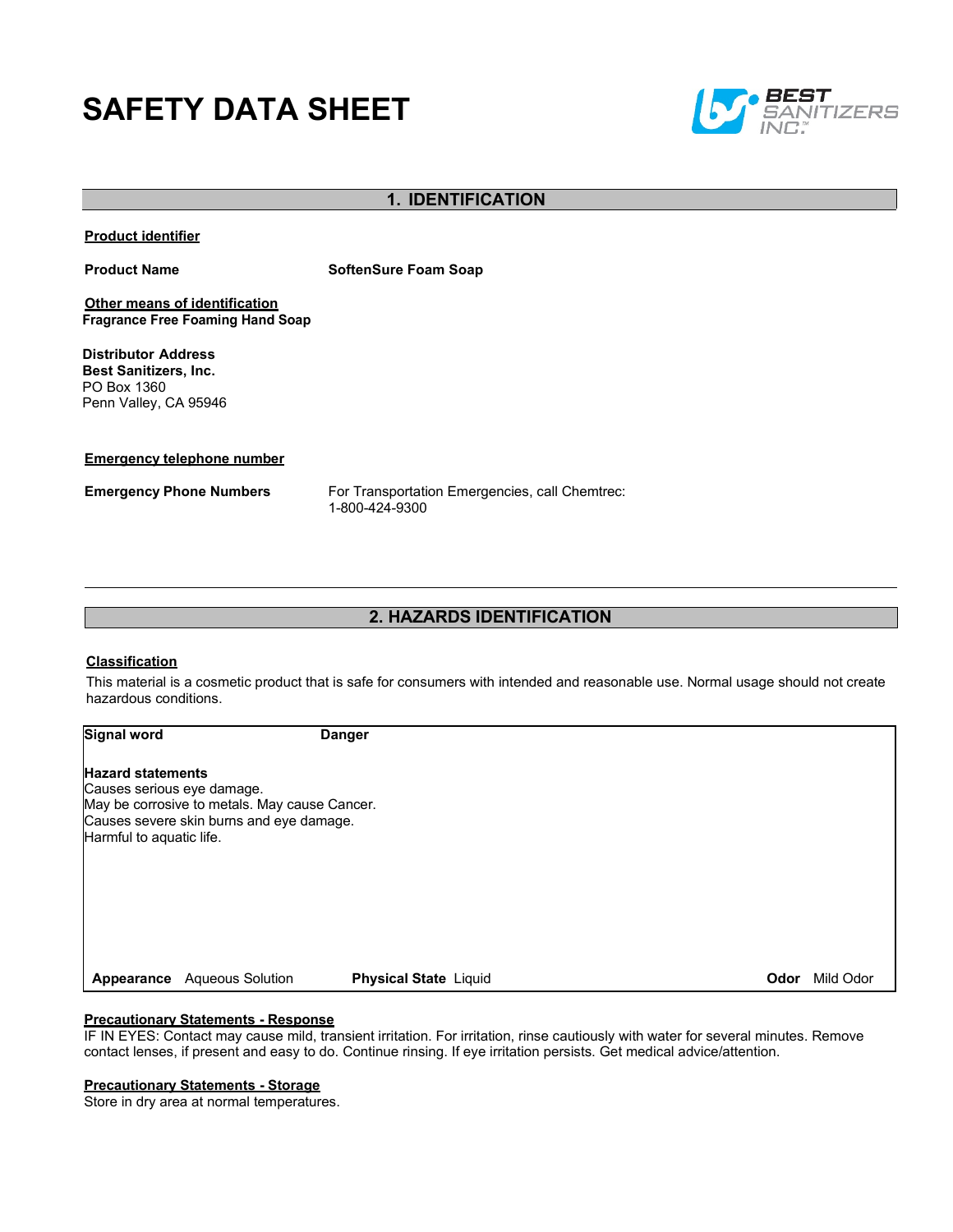#### **Precautionary Statements - Disposal**

Dispose of contents/container to an approved waste disposal plant.

### **Other Information**

Unknown Acute Toxicity

### **3. COMPOSITION/INFORMATION ON INGREDIENTS**

| <b>Chemical Name</b>     | CAS No.    | Weight % | Trade Secret |
|--------------------------|------------|----------|--------------|
| Sodium Laureth Sulfate   | 9004-82-4  | l-5%     |              |
| Cocamindopropyle Betaine | 61789-40-0 | l-5%     |              |
| Glycerin                 | 56-81-5    | l-5%     |              |

\* The exact percentage (concentration) of composition has been withheld as a trade secret.

### **4. FIRST AID MEASURES**

| <b>First aid measures</b> |                                                                                                                                                                                                                                                                                     |
|---------------------------|-------------------------------------------------------------------------------------------------------------------------------------------------------------------------------------------------------------------------------------------------------------------------------------|
| <b>General Advice</b>     | Show this safety data sheet to the doctor in attendance.                                                                                                                                                                                                                            |
| <b>Eye Contact</b>        | Flush with copious amounts of water immediately. Hold eye(s) open and rinse slowly and<br>gently with water for 15-20 minutes. Remove contact lenses, if present, after first 5<br>minutes, then continue rinsing eye(s). If eye irritation persists, get medical advice/attention. |
| Skin Contact              | None anticipated under foreseeable use conditions. Prolonged or repeated skin contact with<br>this product may cause irritation in sensitive individuals. Get medical attention if irritation<br>develops.                                                                          |
| Inhalation                | None expected under foreseeable conditions.                                                                                                                                                                                                                                         |
| Ingestion                 | Do not induce vomiting. Drink plenty of water. Never give anything by mouth to an<br>unconscious person. Call physician.                                                                                                                                                            |

**Most important symptoms and effects, both acute and delayed**

**Most Important Symptoms and Effects** See Section 11 for information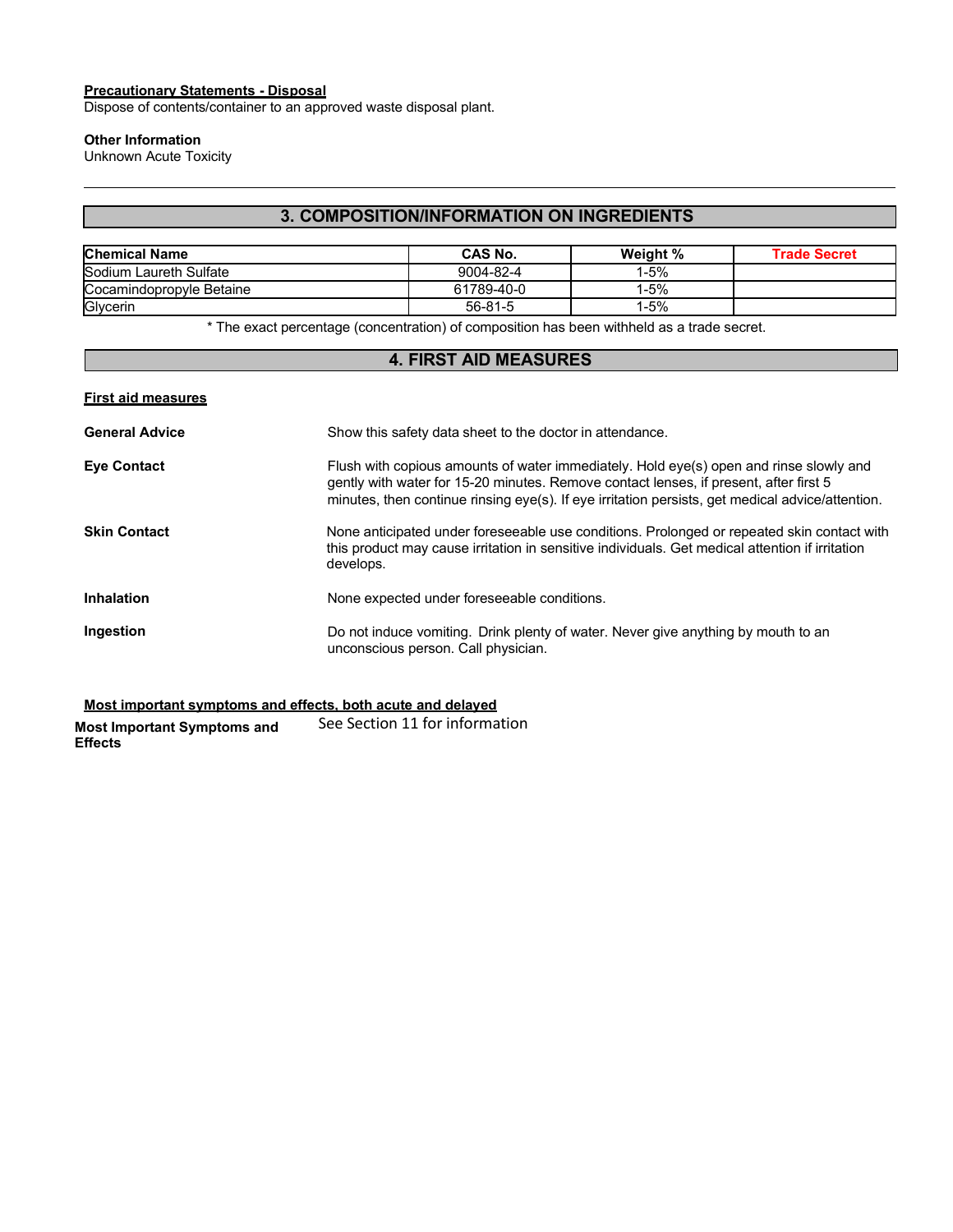**Notes to Physician** Treat symptomatically.

### **5. FIRE-FIGHTING MEASURES**

#### **Suitable Extinguishing Media**

Water spray (fog), Carbon dioxide (CO<sub>2</sub>), Foam.

#### **Unsuitable Extinguishing Media**

No Information available.

#### **Explosion Data**

Sensitivity to Mechanical Impact None Sensitivity to Static Discharge None

#### **Protective equipment and precautions for firefighters**

As in any fire, wear self-contained breathing apparatus pressure-demand, MSHA/NIOSH (approved or equivalent) and full protective gear. Cool containers with flooding quantities of water until well after fire is out.

#### **Personal precautions, protective equipment and emergency procedures**

| <b>Personal Precautions</b>                          | Use personal protection recommended in Section 8. Ensure adequate ventilation,<br>especially in confined areas. |  |
|------------------------------------------------------|-----------------------------------------------------------------------------------------------------------------|--|
| For emergency responders                             | Isolate area. Keep unnecessary personnel away.                                                                  |  |
| Methods and material for containment and cleaning up |                                                                                                                 |  |

**Methods for Containment** Prevent further leakage or spillage if safe to do so. Contain and collect spillage with noncombustible absorbent material, (e.g. sand, earth, diatomaceous earth, vermiculite) and place in container for disposal according to local/national regulations (See Section 13).

**Methods for Cleaning Up** Soak up with inert absorbent material. Clean up spillage with brush and shovel. Sweep up and shovel into suitable containers for disposal. Following product recovery, flush area with water.

### **7. HANDLING AND STORAGE**

**Precautions for safe handling**

Handling **Store in a cool, dry place, keep away from heat. Keep away from heat, sparks, and flames.** Do not eat drink or smoke when using this product. Use personal protection recommended in Section 8. Avoid contact with skin, eyes or clothing. Use only in well-ventilated areas. Wash thoroughly after handling. Handle in accordance with good industrial hygiene and safety practice.

#### **Conditions for safe storage, including any incompatibilities**

| <b>Storage</b>               | Keep Containers tightly closed in a dry, cool and well-ventilated place. Keep from<br>freezing. Keep away from heat, sparks, flame and other sources of ignition (i.e., pilot<br>lights, electric motors and static electricity). Store between 40 to 100°F. |
|------------------------------|--------------------------------------------------------------------------------------------------------------------------------------------------------------------------------------------------------------------------------------------------------------|
| <b>Incompatible Products</b> | Heat, sparks, open flame, other ignition sources. Keep away from hypochlorite acid and<br>strong oxides.                                                                                                                                                     |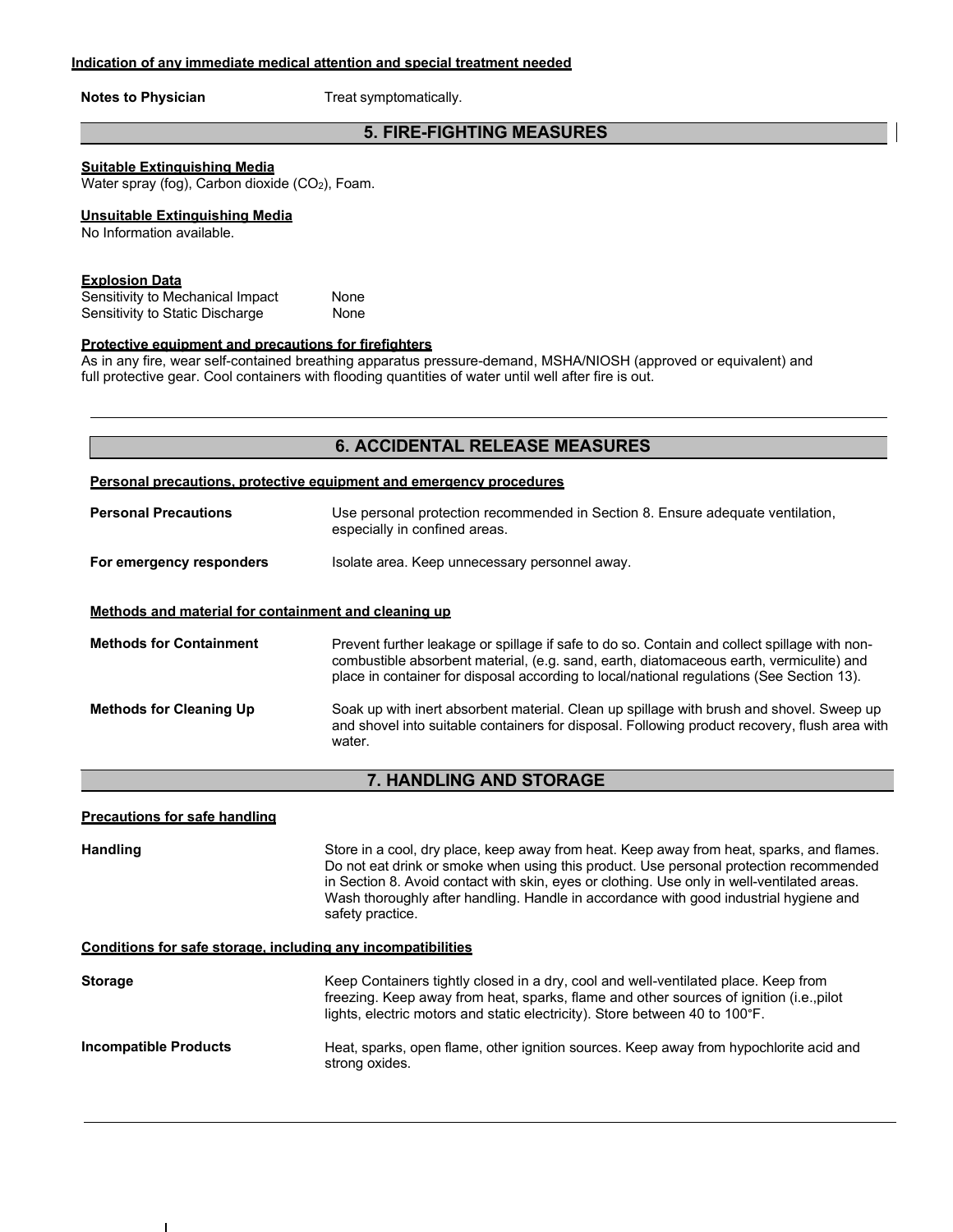### **8. EXPOSURE CONTROLS/PERSONAL PROTECTION**

#### **Control parameters**

#### **Exposure Guidelines**

*ACGIH TLV: American Conference of Governmental Industrial Hygienists - Threshold Limit Value. OSHA PEL: Occupational Safety and Health Administration - Permissible Exposure Limits. NIOSH IDLH: Immediately Dangerous to Life or Health.*

#### **Appropriate engineering controls**

| <b>Engineering Measures</b> | Showers             |
|-----------------------------|---------------------|
|                             | Eyewash stations    |
|                             | Ventilation systems |

### **Individual protection measures, such as personal protective equipment**

| <b>Eye/Face Protection</b>      | Wear safety glasses with side shields (or goggles).                                                                                                                                                                                                                                                                             |
|---------------------------------|---------------------------------------------------------------------------------------------------------------------------------------------------------------------------------------------------------------------------------------------------------------------------------------------------------------------------------|
| <b>Skin and Body Protection</b> | Wear protective Neoprene™ gloves. Rubber gloves. Normal work clothing (long sleeved shirt<br>and long pants is recommended).                                                                                                                                                                                                    |
| <b>Respiratory Protection</b>   | If exposure limits are exceeded or irritation is experienced, NIOSH/MSHA approved<br>respiratory protection should be worn. Positive pressure supplied air respirators maybe<br>required for high airborne contaminant concentrations. Respiratory protection must be<br>provided in accordance with current local regulations. |
| <b>Hygiene Measures</b>         | Wash face, hands and any exposed skin thoroughly after handling. Wash contaminated<br>clothing and shoes before reuse. Do not Eat, Drink or Smoke when using this product.                                                                                                                                                      |

### **9. PHYSICAL AND CHEMICAL PROPERTIES**

### **Physical and Chemical Properties**

| <b>Physical State</b><br>Appearance<br>Color | Liauid<br><b>Aqueous Solution</b><br>Green | Odor<br><b>Odor Threshold</b> | Mild Odor<br>No information available |
|----------------------------------------------|--------------------------------------------|-------------------------------|---------------------------------------|
| <b>Property</b>                              | <b>Values</b>                              | <b>Remarks/ Method</b>        |                                       |
| pH                                           | $5.0 - 7.0$                                | $\pm 1 @ 21^{\circ}C$         |                                       |

**Melting/freezing point** No data available None known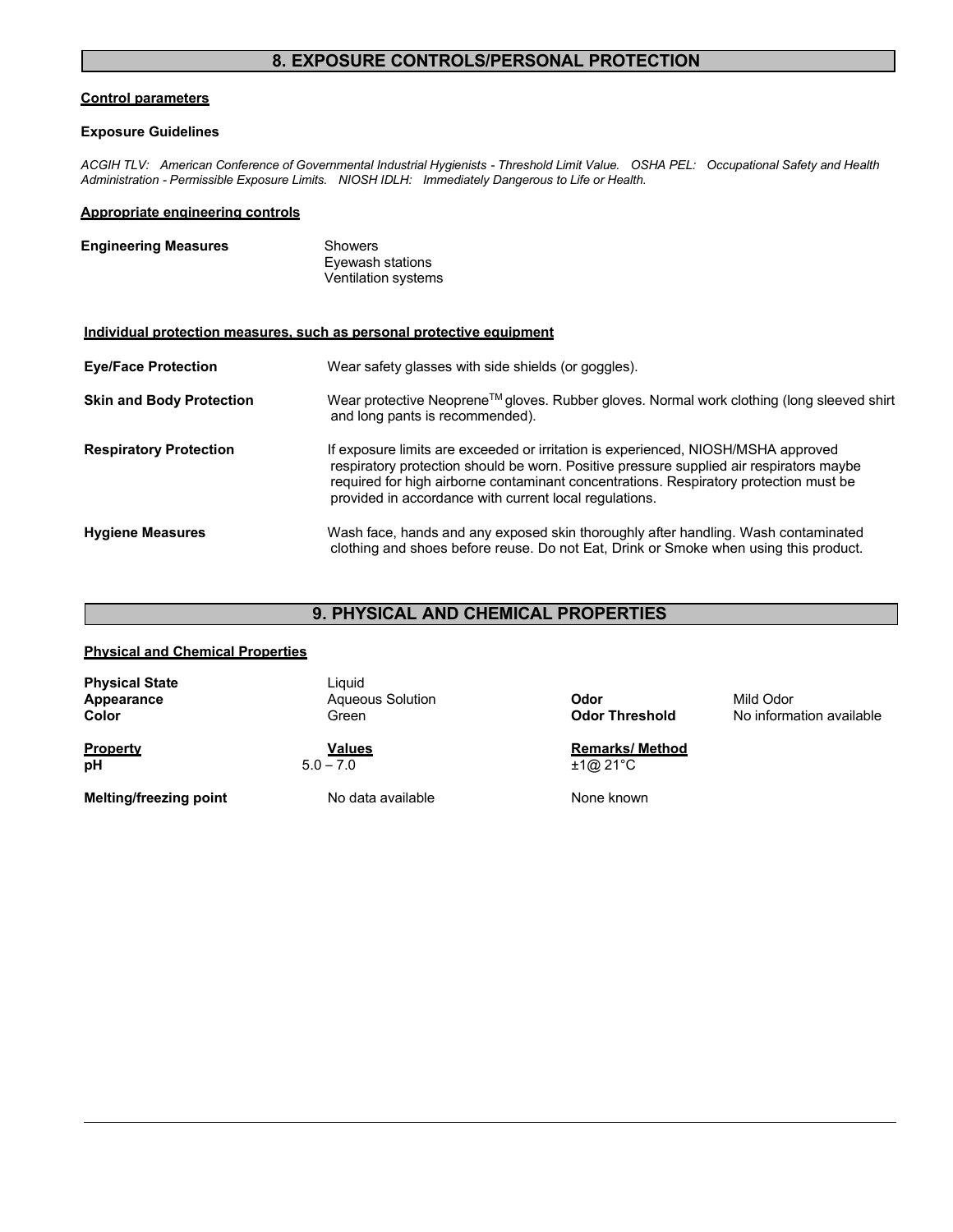**Boiling point / boiling range 212<sup>°</sup>F 212<sup>°</sup>F 1212<sup>°</sup>F 1212**<sup><sup>6</sup>F **1211 1211 1211 1211 121**</sup> **Evaporation rate Reserve State and Reserve Algebra 10 None known**<br> **Flammability (solid, gas)** No data available **None known** None known **Flammability** (solid, gas) **Flammability Limits in Air** Upper flammability limit **No data available** None known **Lower flammability limit** No data available **None known**<br>
No data available **None known**<br>
None known **Vapor pressure No data available and the None known**<br> **Vapor density No data available None known**<br>
No data available **None known Vapor density No data available None known**<br> **Specific Gravity** 1.0 1.0 1.0 None known **Specific Gravity** 1.0 1.0 **None known**<br> **Water Solubility** Soluble in water **None known**<br>
None known **Water Solubility <b>Soluble** in water Soluble in water Soluble in water Soluble in water **Solubility in other solvents** No data available **None known**<br> **Partition coefficient:** No data available None known **Partition coefficient: Autoignition temperature No data available None known**<br> **Decomposition temperature** No data available **None known**<br>
None known **Decomposition temperature** No data available None known<br> **Kinematic viscosity** No data available None known **Kinematic viscosity**<br> **Contains the Cone of the Cone of the Cone of the Cone of the None known**<br> **None known**<br>
None known **Dynamic viscosity** 

**Francisco Moneman Point None known**<br>**Ro data available None known** 

## **10. STABILITY AND REACTIVITY**

#### **Reactivity**

No data available.

#### **Chemical stability**

Stable under recommended storage conditions.

#### **Possibility of Hazardous Reactions**

None under normal processing.

#### **Conditions to avoid**

Heat, flames and sparks, extreme temperature conditions

#### **Incompatible materials**

Heat, sparks, open flame, other ignition sources.

### **Hazardous Decomposition Products**

Carbon monoxide. Carbon dioxide  $(CO<sup>2</sup>)$ .

## **11. TOXICOLOGICAL INFORMATION**

### **Information on likely routes of exposure**

#### **Product Information**

| <b>Inhalation</b>   | Inhalation of vapors in high concentration may cause irritation or respiratory system. |
|---------------------|----------------------------------------------------------------------------------------|
| <b>Eve Contact</b>  | No irritant under normal use.                                                          |
| <b>Skin Contact</b> | No irritant under normal use.                                                          |
| Ingestion           | None expected under foreseeable conditions                                             |

#### **Component Information**

| <b>Chemical Name</b> | Oral LD50   | <b>Dermal LD50</b> | <b>LC50</b><br><b>Inhalation</b>               |
|----------------------|-------------|--------------------|------------------------------------------------|
| Glvcerin<br>56-81-5  | 12600 mg/kg | 10 g/kg (Rabbit)   | $(Rat)$ 1h<br>$-70$<br>ാ70 mg/m <sup>ം</sup> ′ |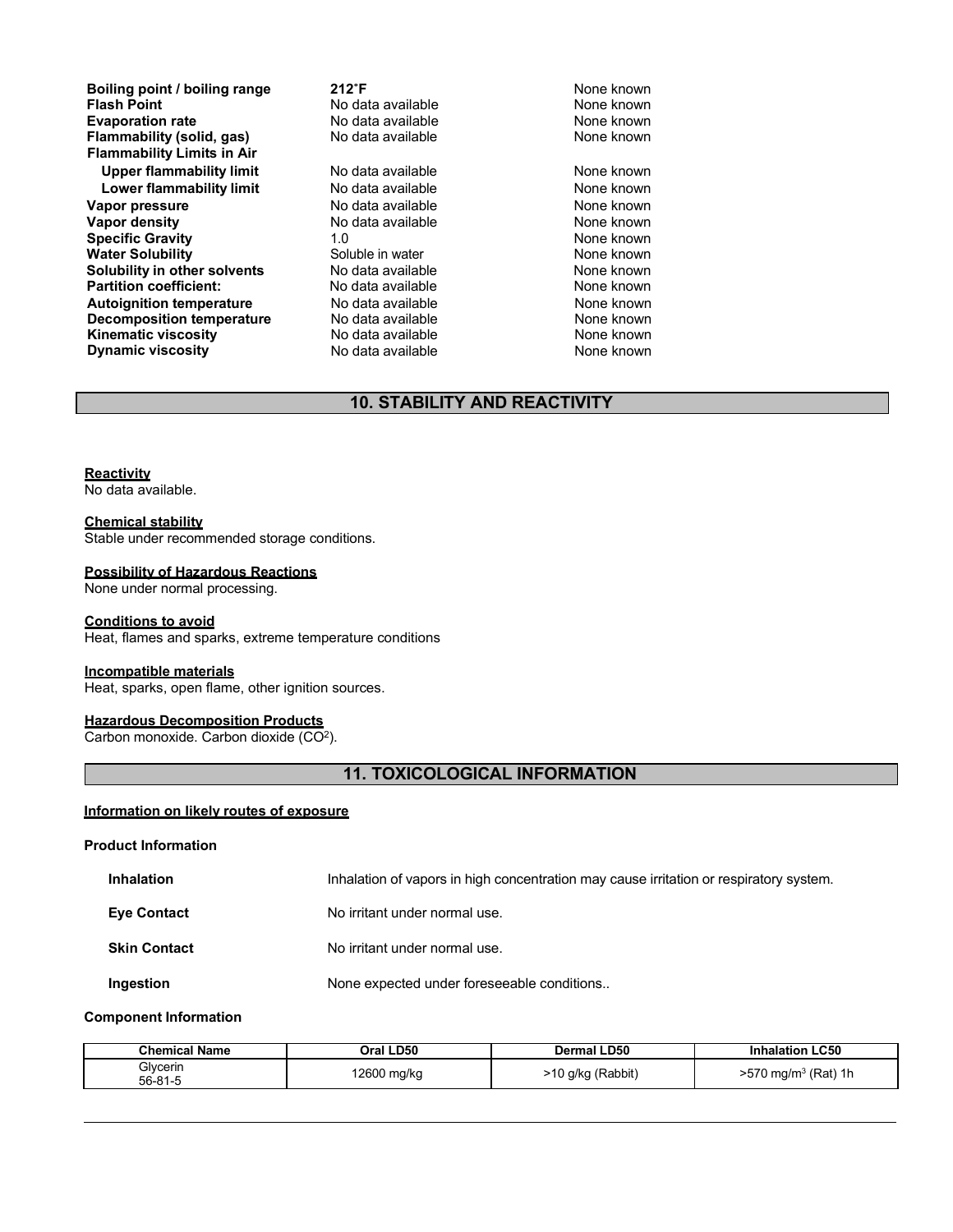### **Information on toxicological effects**

**Symptoms** No Information Available.

#### **Ecotoxicity**

### **12. Ecological Data**

#### **Persistence and Degradability**

No information available.

**Bioaccumulation**

No information available.

### **Other adverse effects**

No information available.

### **13. DISPOSAL CONSIDERATIONS**

### **Disposal methods**

Dispose of in accordance with all applicable federal, state, and local regulations.

### **Contaminated Packaging**

Do not reuse empty containers. Dispose of in accordance with all applicable federal, state, and local regulations.

### **14. TRANSPORT INFORMATION**

### **DOT**

Non Hazardous

### **IATA**

Non Hazardous

## **15. REGULATORY INFORMATION**

### **Chemical Inventories**

**TSCA** Complies

**DSL/NDSL** Complies

**EINECS/ELINCS** Complies

**TSCA** - United States Toxic Substances Control Act Section 8(b) Inventory **DSL/NDSL** - Canadian Domestic Substances List/Non-Domestic Substances List **EINECS/ELINCS** – European Inventory of Existing Chemical Substances/European List of Notified Chemical Substances